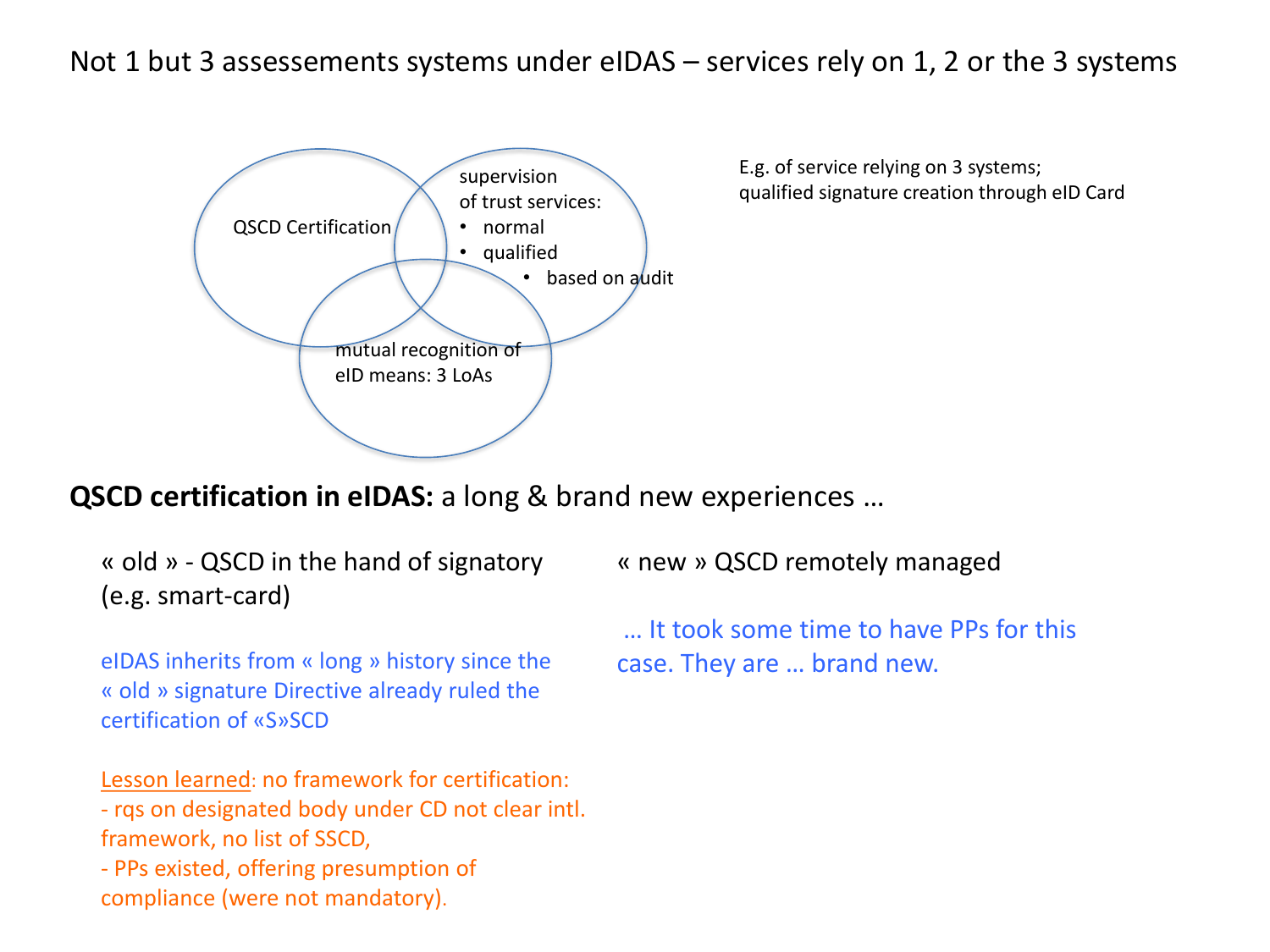QSCD certification in eIDAS: long & brand new experience …

## eIDAS enhancements: article 30 & IA 2016/650 (framework for certification) – article 31 (list of QSCDs).

- $\Rightarrow$  reuse of existing PPs (exist since begin 2000 years)
- $\Rightarrow$  stronger confidence on the certification process => in equivalence of device.

Reverse side : outside Art 30 frame (where standards for the security assessment of information technology products limits PPs to a list, and limiting alternatives), other / new technical criteria for presumption of compliance (Article 29) have few chance to pop-up.

« new » QSCD remotely managed – in this case the device is managed by a TSP and offered as a service. Longer to put in place:

a) such QSCD falls under 2 eIDAS assessment systems: certification & supervision, as:

- Rqs on the device *and*
- Rqs on the procedures to implement it as a service.

PPs for such device puts assumptions on its environment that needs to be assessed outside the certification process. First type requirements assessed through the certification model, second type by the supervision model.

 $\Rightarrow$  Need to fix the border – avoid gaps !